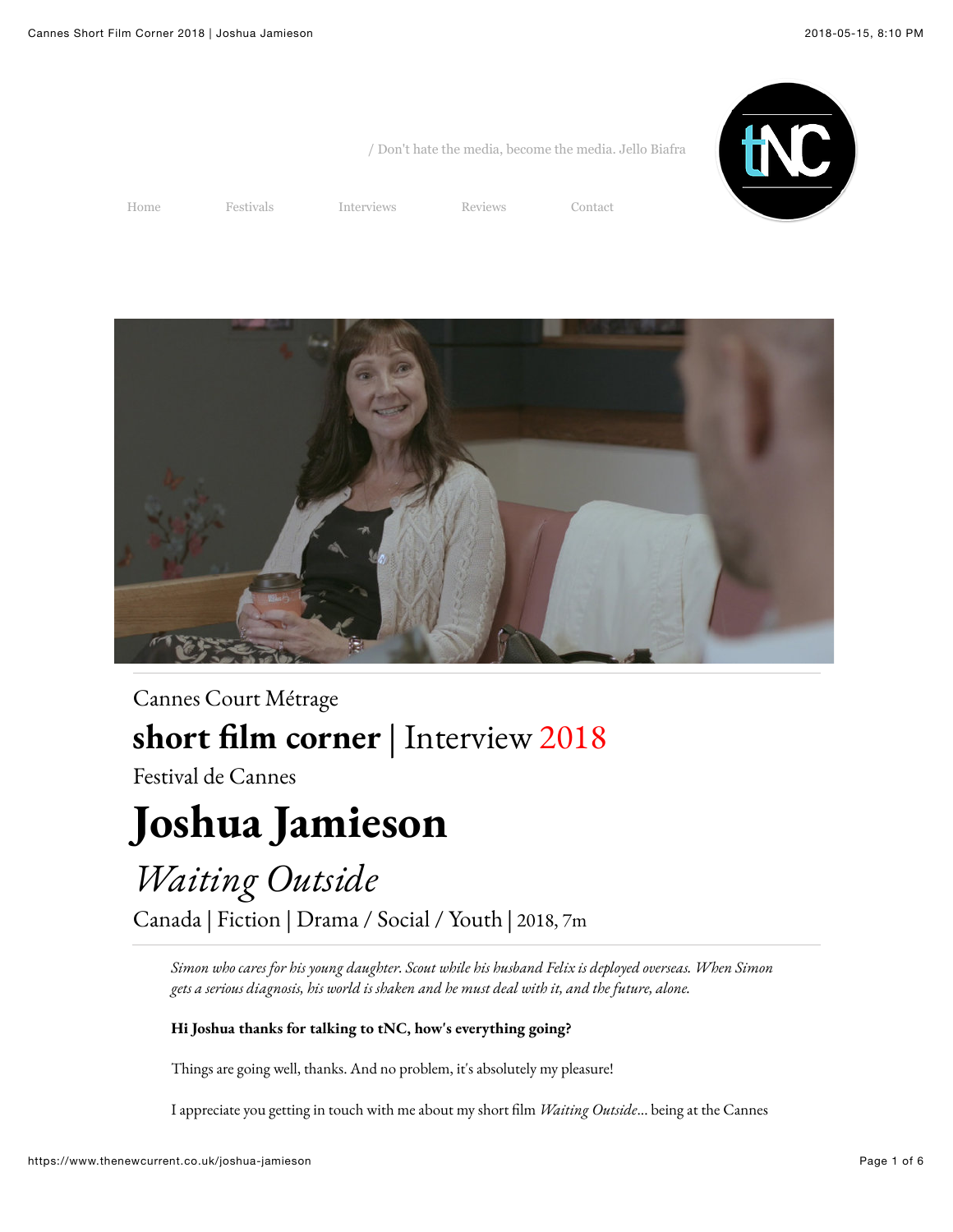Short Film Corner!

#### **Congratulations on having Waiting Outside... part of this years Cannes Short Film Corner, what does it mean to have your !lm part of the festival?**

Cheers, thanks! It's very exciting for me, for sure. This is my third short film, but the first one that I've filled a producer/director role for along with being the writer. It's the first time I've written an original dramatic script for a film, so I'm proud to be taking that next step... and that the film will be available to watch at such a prestigious film festival. Hopefully, it will lead to additional successes with the other 25 or so submissions we've made to a variety of international and regional festivals. But to have *Waiting Outside*... in the Cannes Short Film Corner, it definitely is a bucket list kind of achievement that I've dreamt of and hopefully, it won't be the last! This short film is designed to be a bit of a calling card for my approach and style as a director, but it's also written to be an amuse-bouche for a feature-length film about these same characters that I'm developing.

#### **Are there any nerves ahead of the festival?**

I'm certainly a little nervous about *Waiting Outside*... being seen, and how people will receive the story. To this point, no one outside of the core production team has seen it, and even then there are members who still haven't. I remember in June 2016, the Newfoundland and *Labrador Film Development Corporation* (an arms-length government agency here in my province) selected me (and 9 others) to participate in a Film Development Mission to L.A. and I went with my *Waiting Outside*... project.

I was fortunate enough to be connected with some really talented individuals in the industry like Andrew Reimer who was one of the producers behind the Academy Award-winning *Crash*. We got to talk at length about my project and other things, and it was really incredible to have time with someone like that. We also attend the *Produced By* conference on the *Sony* lot that year which included sessions with *Elizabeth Banks, Morgan Freeman* and *Lori McCreary* (Revelations Entertainment), *The Russo Brothers,* and *Russell Simmons.*

Working on a film for a few years in the early stages of your career can be daunting, but it was reassuring and encouraging to hear from individuals in the industry with such vast amounts of experience, and hear that they have to overcome similar challenges along the way from initial pitch to production and then promotion. One of the biggest takeaways I have from that experience is that you have to know your story inside and out, and love it so much that you're willing to go to bat for it at any opportunity you get.

*"So, I extrapolated a bit from that and made some decisions to frame up how I wanted to tell the story."*

I certainly feel the story being told in *Waiting Outside*... is an important one about a community that's not often depicted on screen in this way - it's my interpretation of a poem I found in 2013 that just resonated with me so strongly that I wanted to write a film treatment. So, because of that, I have confidence in my film, which is great. But no matter how confident I may feel, I'll still be nervous about people seeing it for the first time, and hope that it resonates with audiences in a way that makes them think about life and how we treat one another.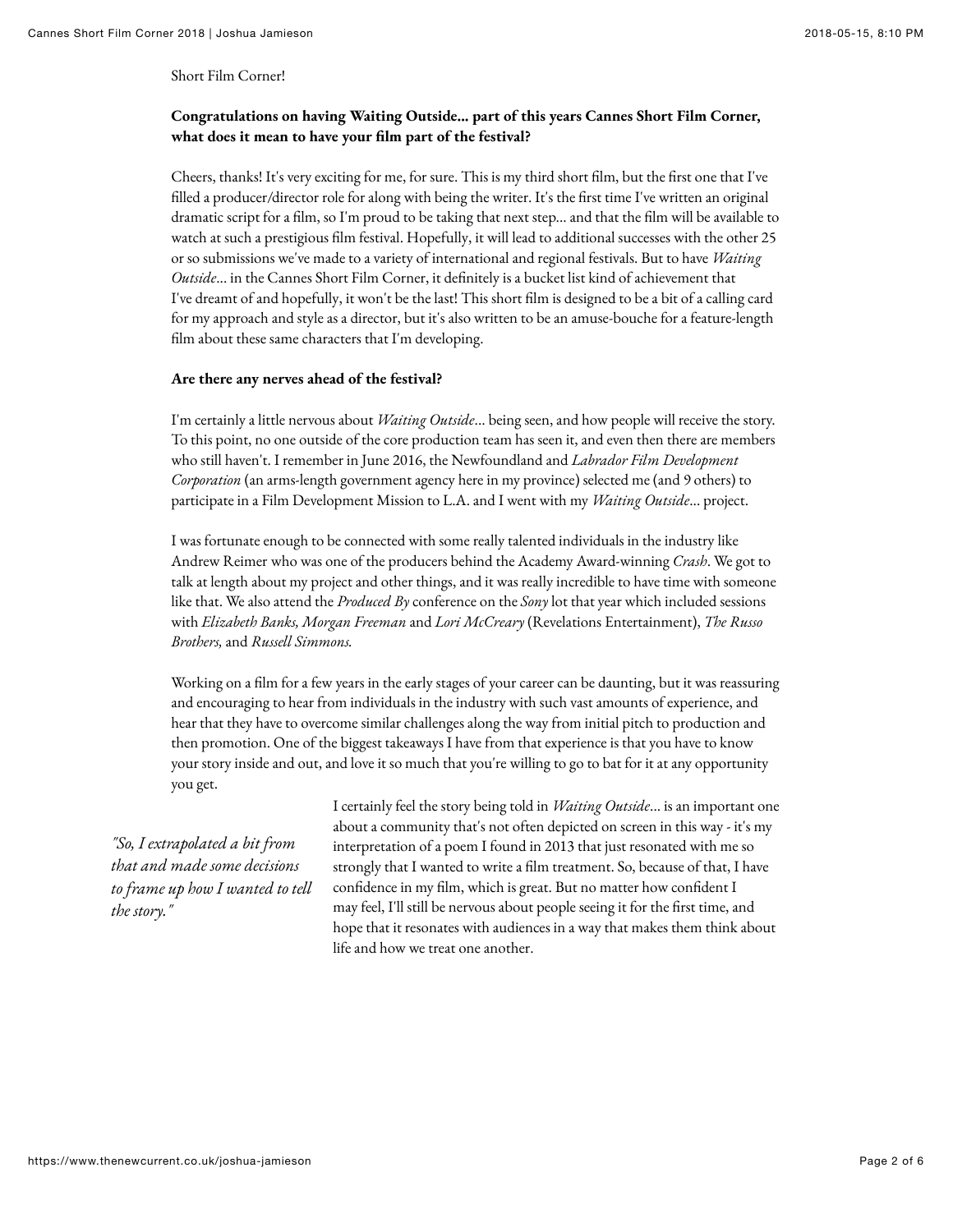

In that book, there's a poem called *Outside Clinic 2B* and it describes a man sitting in a waiting room and the anxiety and boredom that comes with it. It talks about how he's watching the clock and pondering filling out a card for information on a luxury vehicle that falls out of a magazine, throwing caution to the wind and chasing a dream. He's drawn into his family memorie*s by the "No Postage Required if Mailed in the US*" that you see on mailer cards - remembering a vacation to Florida. That's paralleled with lines in the poem about his big thick folder somewhere beyond the doors, that tells the "*secret of his cells*" and moments before a nurse calls his name, he retreats from the notion of filling out the card feeling foolish, and he tucks it into his coat pocket.

So, I extrapolated a bit from that and made some decisions to frame up how I wanted to tell the story. It got me thinking about how many people are dealing with a lot underneath the surface. And that you can learn plenty about people by watching what they do and how they behave. I decided that the "secret of his cells" reference was in relation to a cancer diagnosis and that the person was there waiting for an update on his health. That was my starting point, and then I built the narrative around that - creating the man's backstory, the family around him, and so on. It wasn't until after I'd written the first draft (of what would eventually be nine) and shared it with *Carmelita* that I learned she wrote the poem while sitting in the waiting room of a cancer care clinic awaiting news on a family member of hers.

#### **What was the inspiration behind your screenplay?**

Being a gay man myself, I wanted my main character (*Simon*) to be gay as well and given the family vacation flashback in the poem, I decided I wanted him to have a family too - one that went beyond just having a partner. To that end, I gave them an adopted daughter, who I named *Scout* (inspired by *To Kill A Mockingbird*, because she is and will have to be a strong young woman). I knew I wanted one of the main scenes, or turning points, in the short to address my idea about observing people with the added consideration that its impossible to get the full picture of someone that way, so I created a character for *Simon* to interact within the waiting room who would make assumptions about him.

I also really want to drive home the idea that no matter how much time we have in our lives, it's important to ensure you cherish and make the most of every single moment and opportunity that is before you. For those reasons, the opening and at home scenes shared between *Simon* and *Scout* are very important.

I also wanted to challenge the typical composition of an LBGTQ film (many of which are sex-charged or filled with cliches) and the traditional ideas of what a gay couple/family life can look like. So, on top of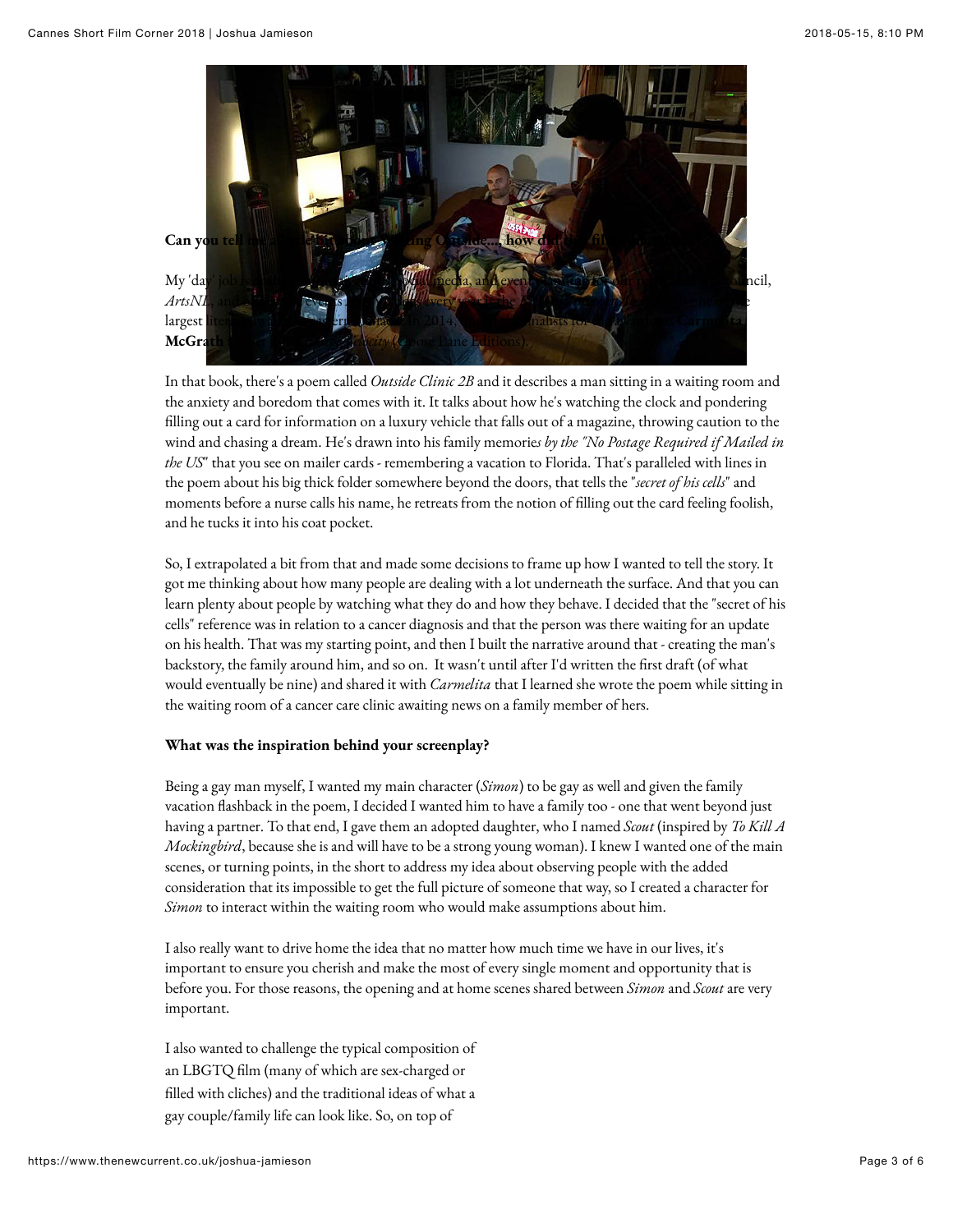giving Simon and his partner an adopted daughter (and not wasting precious film time explaining why and how their family formed), I also made *Simon's* partner - *Felix* - be enlisted in the armed forces. The intention there was to raise the stakes of the situation even further, along with being a touch-point for the idea that LBGTQ people are important members of any workforce, including the military.

#### **What has been the experience like for you working on**

The other film projects I've worked on followed different called *FATE* was done as part of my post-secondary educ



right - to tell a story without words. Another of my shorts had a social and community focus, it's more of a short documentary. And, the other film I did was a full-length documentary that I was a producer and director for called Just Himself: the story of **Don Jamieson**. That particular one was personal, as it told the story of my grandfather's life and career as a broadcaster and politician in the years **Pierre Trudeau** was *Canada's Prime Minister* (1966 to 1979), after which my grandfather became the *Canadian High Commissioner to the United Kingdom* where he became a firm favourite of the Queen.

So *Waiting Outside...* was a completely creative project from start to finish - I had to write the source material based on the inspiration I found thanks to *Carmelita's* incredible poem. It was an exciting opportunity - and I'm proud of the work that's been done from 2014 to 2017 to make this happen. When I was awarded the Linda Joy Media Arts Society award for an original script not yet made into a film back in 2016, it gave me a huge boost - both in terms of confidence in the script and story, and providing us with some of the resources that were needed to make the production happen. I was also very lucky to be able to call upon a large number of individuals whom I'd established an excellent working relationship with who had worked on the documentary. That made working on this project a joy because we knew how to be a team from the outset.

#### **Any bad habits you need to break?**

I probably stress about things privately a little too much, but I think that's because I'm so invested in the projects I take on. I always try to make sure that no individual on any team I'm a part of is ever held up from being able to proceed with things they have to do on my account. I like to make sure people feel empowered in their roles, and well supported.



I sometimes find myself worrying about the working experiences of others - wanting to ensure they have a positive one, that allows them to develop creatively too. I remember when I was working on my documentary, when a challenge came up one time, a producer mentor of mine asked me if I wanted to make a mountain or a mole hill out of it ... I hear her asking that question in my head to this day when I'm faced with new challenges. I think it's important to just take a beat sometimes and evaluate each situation as it comes.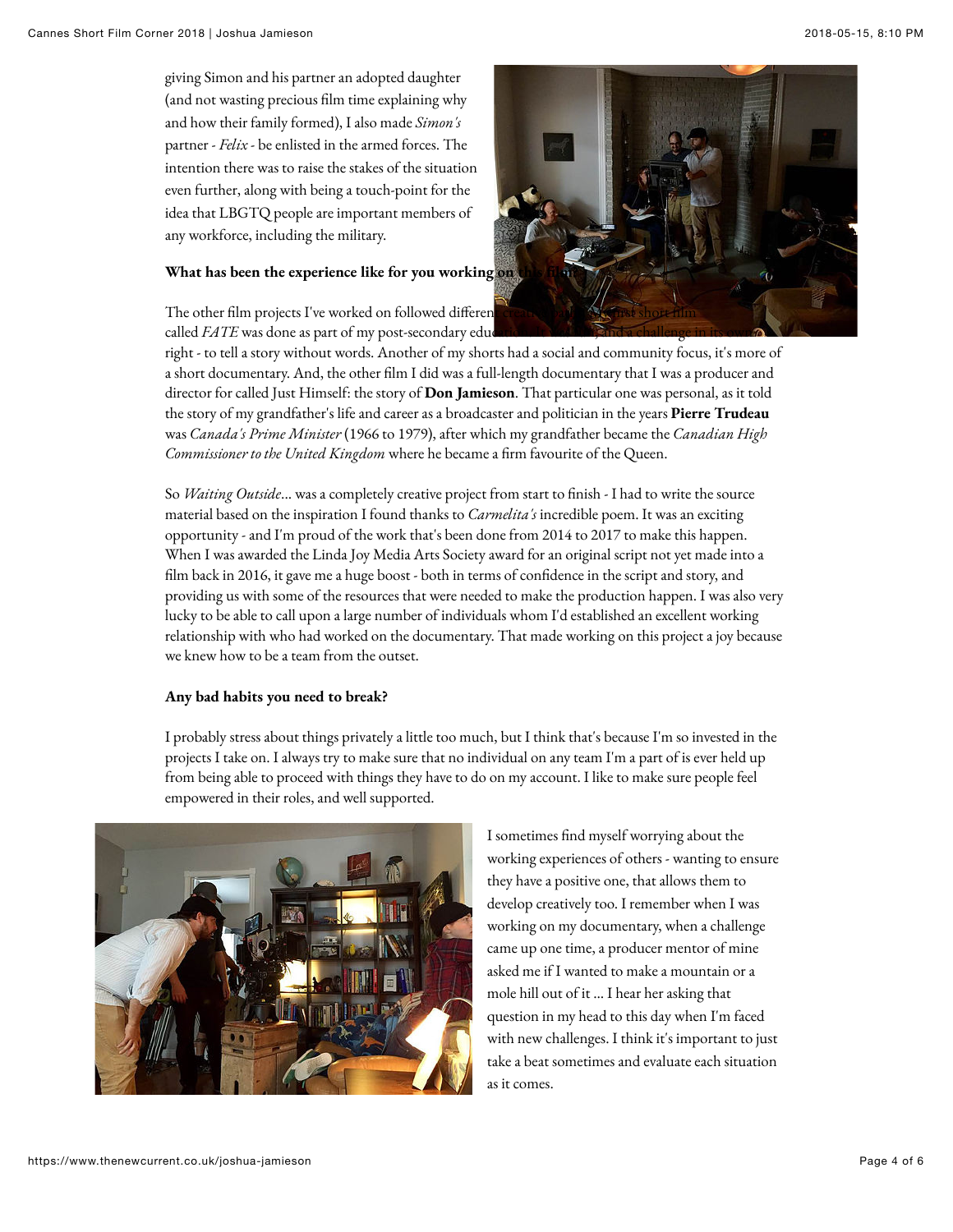#### **What was the most challenging part of bringing this !lm to life been for you?**

For this project, because cancer factors into the storyline, I had to do a lot of research. I had to make choices about the type of cancer, how developed it was, and I wanted to make sure that the language being used was accurate and reflective of real life experiences. I did that in a number of ways - I talked to a friend of mine who's an internal medicine doctor (who's actually an extra in the film!), and he helped a lot with terminology. Another member of the production team also had recently faced their own battle with cancer and has since overcome it, so I relied on that person heavily for the experiential side of hearing things from a doctor. And, last but not least, I approached the *Canadian Cancer Society's* Newfoundland and Labrador office to talk to them about the script. They actually felt it was so well written that they wrote a letter of support for the project that said the script accurately reflected the experiences of the clients they support - that meant a lot to me. All of the advice I received from these folks meant a lot. I wanted it to feel as real as I could, so the weight of these situations drew out the right emotions.

#### **Have you always been interested in !lmmaking?**

I think so. I've certainly always loved the movie-going experience - how it opens your eyes to new ways of thinking about things, people, places, and cultures. Cinema can give audiences access to so much - areas of the world they'd otherwise not get to or see an opportunity to learn about people and their experiences. I feel like cinema has the power to help us feel connected, and it can help everyone better understand each other. I appreciate projects that aim to do that on some level.

For me, I think my interest in film started with music, really. I was born with severe hearing loss (over 80%), and it was restored slowly over time through 14 operations. My mom still talks about the moment my face reacted to the sound of a bird. (*Consequently one of my favourite films ever is It's All Gone Pete Tong, because I spent years being a professional DJ, but cared deeply for my hearing because I knew I was lucky to have it.*)

So music means a lot to me - and I've always felt very connected to the emotional quotient of music, and how in stage/concert performances, tour video walls, or music videos - the story of a song and the rhythm of the music can be synchronized with visuals.

I also especially love strong-willed artists who are committed to their vision - people like *Madonna, David Bowie, Prince, Bjork, Tori Amos, Janelle Monae*... they're all powerhouses who are wholly invested in their project's messages and aesthetics. They know what they want, and go about their work in ways that motivates those around them to want to deliver the absolute best. The music video was a huge thing in the years of my youth, and I was always very keen on watching channels like *MuchMusic*. I have a lot of respect for directors like *Mark Romanek, Michel Gondry, Spike Jones; Jonas Akerlund* and *Steven Klein* in more recent years. Watching their work, and that of others. gets me thinking about creative approaches to video and film.